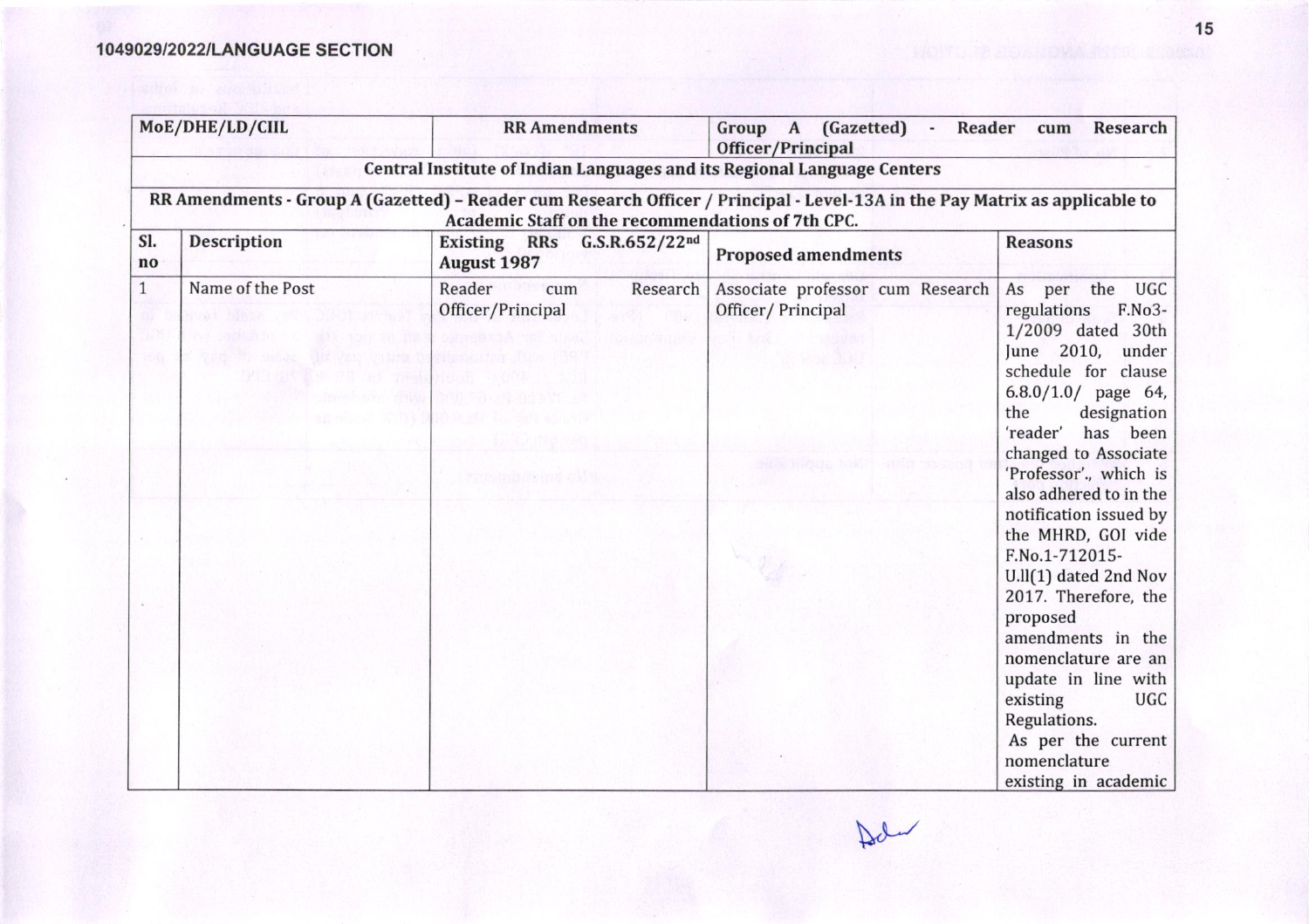## 1049029/2022/LANGUAGE SECTION

|                                   |                                                                          |                                                                                      |                                                                                                                                                                                                                                                | institutions in India<br>and UGC Regulations<br>2018.                          |
|-----------------------------------|--------------------------------------------------------------------------|--------------------------------------------------------------------------------------|------------------------------------------------------------------------------------------------------------------------------------------------------------------------------------------------------------------------------------------------|--------------------------------------------------------------------------------|
| 2                                 | No. of Post<br>Best Discounts of the property of the first               | $25*(1986)$<br>* Subject to variation dependent<br>on workload<br>taliti ta agustada | 18* (2022) (after reduction of<br>abolished<br>posts)<br>(12 posts of APRO (RRO) and 6<br>Principal)<br>posts of<br>* Subject to variation dependent on<br>workload                                                                            | Change of year                                                                 |
| 3                                 | Classification                                                           | General Central Service, Group 'A'<br>Gazetted.                                      | No amendments                                                                                                                                                                                                                                  |                                                                                |
| $\overline{4}$<br>3208<br>1295590 | Scale of pay<br><b>ALCOHOL: 2008</b><br><b>Therefore</b><br>10 2 3 1 1 1 | $(Pre-$<br>Rs.1200-50-1300-60-1900<br>revised - 3rd Pay Commission<br>UGC scale).    | Level 13A in the Pay Matrix (UGC<br>Scale for Academic staff as per 7th<br>CPC) with rationalized entry pay of<br>Rs.1,31,400/- Equivalent to PB-4;<br>Rs.37400-Rs-67,000 with academic<br>Grade Pay of Rs.9,000 (UGC Scale as<br>per 6th CPC) | Pay scale revised in<br>accordance with UGC<br>Scale of pay as per<br>7th CPC. |
| 5                                 | Whether selection post or non-<br>selection post                         | Not applicable                                                                       | No amendments                                                                                                                                                                                                                                  |                                                                                |

 $\mathcal{V}$ 

16